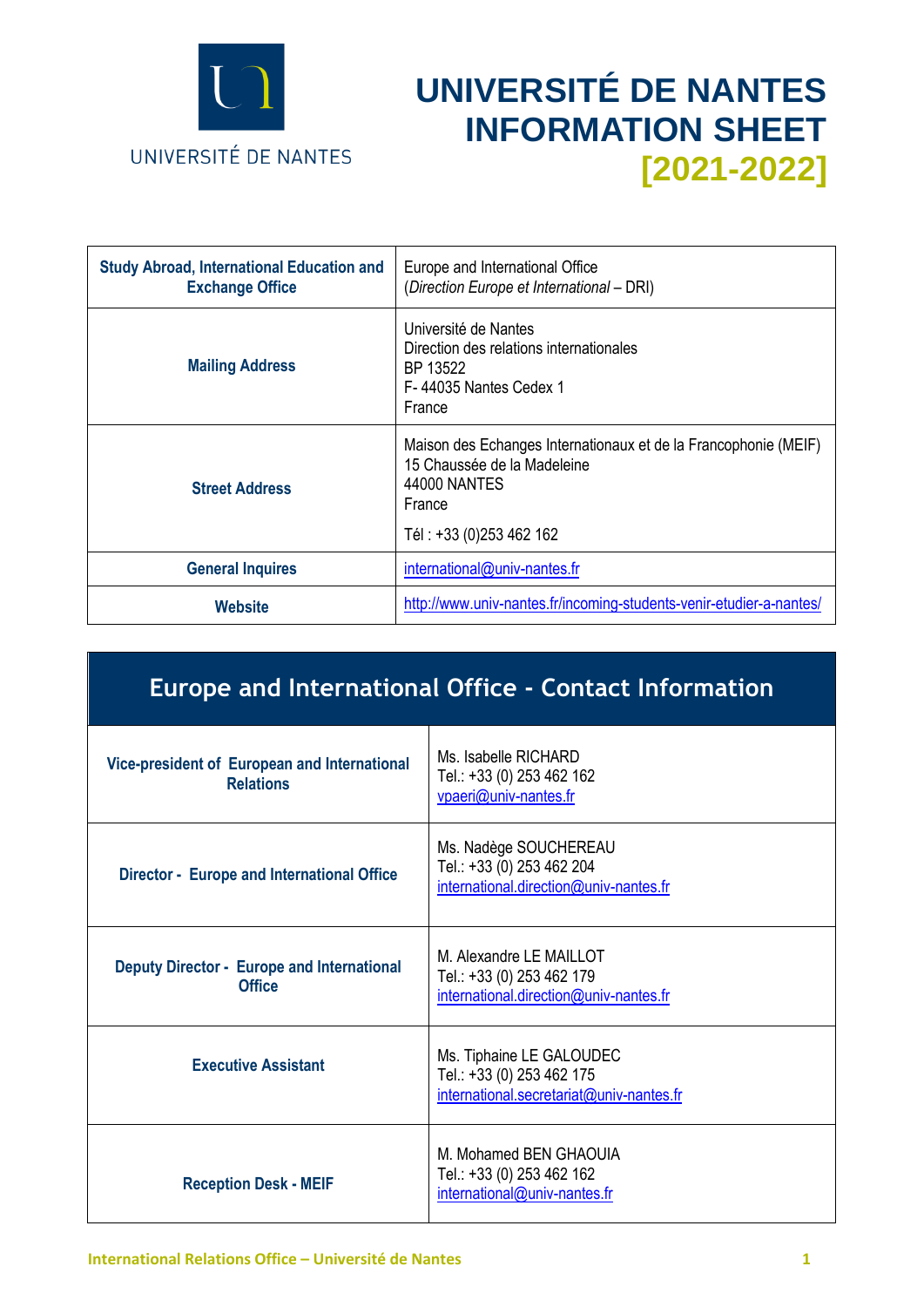## **Incoming Mobility**

#### **Ms. Patricia TORRES-GABILLARD**

**Department Manager – Incoming Mobility** [patricia.torres-gabillard@univ-nantes.fr](mailto:patricia.torres-gabillard@univ-nantes.fr) **Incoming Exchange Students, Guichet-Unique Welcome Center and Housing** [international.accueil@univ-nantes.fr](mailto:international.accueil@univ-nantes.fr) [guichet.unique@univ-nantes.fr](mailto:guichet.unique@univ-nantes.fr) **Erasmus+/UE exchange students / housing / Guichet Unique coordinator**  Ms. Patricia TORRES-GABILLARD Tel.: +33 (0) 253 462 160 **Erasmus+/UE Applications** Ms. Johanne PIAZZA Tel.: +33 (0) 253 462 207 **Exchange students outside Europe , ISEP and Grants for international students**  Ms. Catalina CRISTANCHO Tel.: +33 (0) 253 462 161 **Incoming degree-seeking students** [international.inscription@univ-nantes.fr](mailto:international.inscription@univ-nantes.fr) **CEF- Campus France applications** M. Yohann ALLAIN Tel.: +33 (0) 253 462 205 **CEF- Campus France applications and non CEF procedures** Ms. Elisabeth FONTAINE Tel.: +33 (0) 253 462 164

## **Outgoing Mobility**

#### **Ms. Virginie TIMMERMAN**

**Department Manager – Outgoing Mobility** [virginie.timmerman@univ-nantes.fr](mailto:virginie.timmerman@univ-nantes.fr)

| <b>Outgoing European Mobility</b><br>and Financial Aid<br>international.europe@univ-nantes.fr | M. Franck POINTEAU<br>Tel.: +33 (0) 253 462 167<br>Ms. Hélène SUONG<br>Tel.: +33 (0) 253 462 206 |
|-----------------------------------------------------------------------------------------------|--------------------------------------------------------------------------------------------------|
| <b>Outgoing Mobility outside Europe</b>                                                       | Ms. Chloé CHASTEL                                                                                |
| international.monde@univ-nantes.fr                                                            | Tel.: +33 (0) 253 462 166                                                                        |
| <b>OLS linguistic Evaluation</b>                                                              | Ms. Anaïs POTTIER-NEDELKA                                                                        |
| $ols@univ-nantes.fr$                                                                          | Tel.: +33 (0) 253 462 170                                                                        |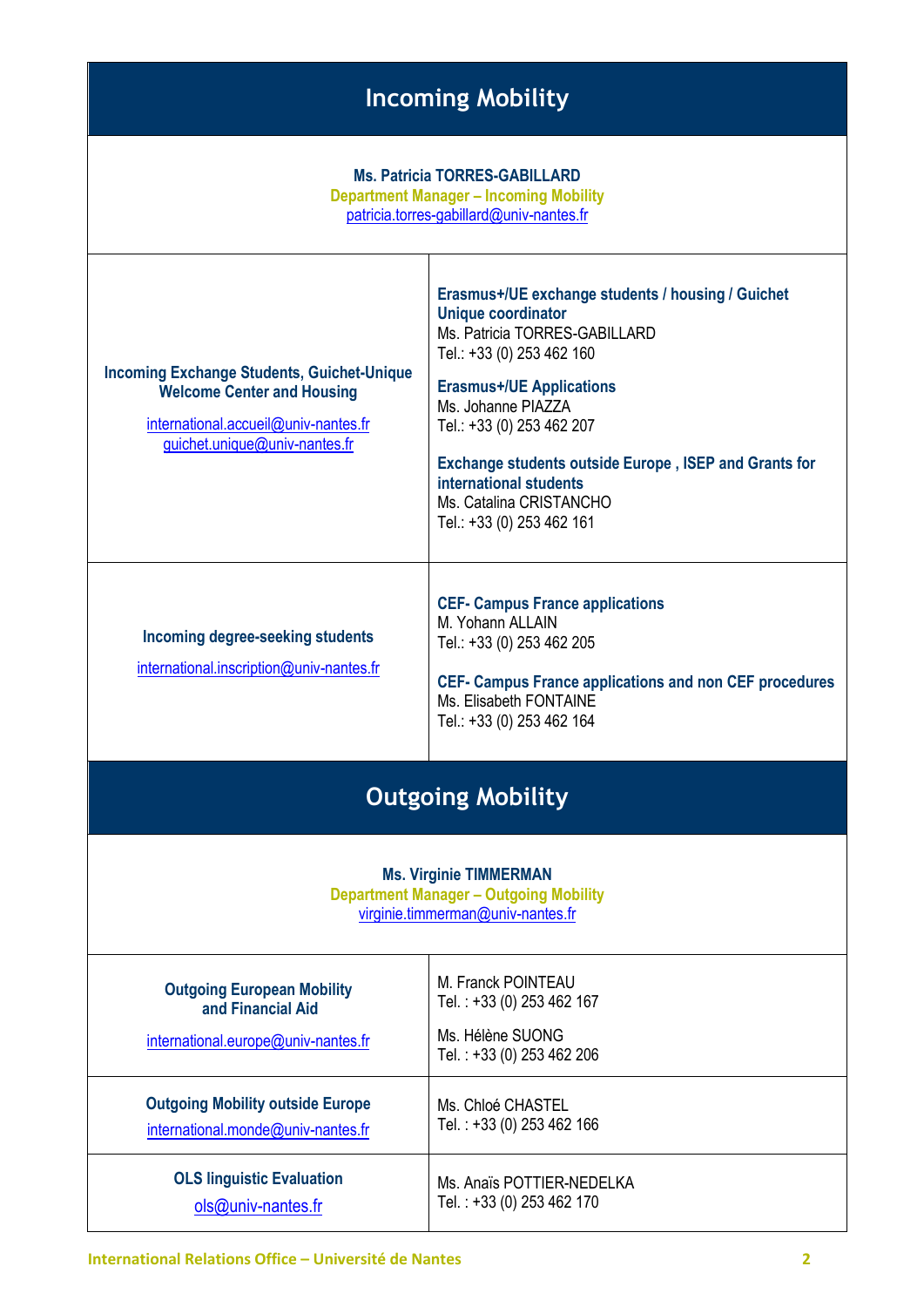## **International Program Development**

| <b>Mr. Alexandre LE MAILLOT</b><br>Department Manager - European and international calls for proposal<br>alexandre.lemaillot@univ-nantes.fr |                                                                                                                                                                                                                                                                     |
|---------------------------------------------------------------------------------------------------------------------------------------------|---------------------------------------------------------------------------------------------------------------------------------------------------------------------------------------------------------------------------------------------------------------------|
| <b>European University -</b><br><b>EUniWell Project Manager</b><br>euniwell@univ-nantes.fr                                                  | Ms. Elise LINDNER<br>Tel.: +33 (0) 253 462 178                                                                                                                                                                                                                      |
| <b>European Project Management</b><br>aap.international@univ-nantes.fr                                                                      | <b>European projects officer</b><br>Ms. Philippine GUILLAUME<br>Tel.: +33 (0) 253 462 165<br>Erasmus+ European projects officer<br>Ms. Claire DUTERTRE<br>Tel.: +33 (0) 253 462 208                                                                                 |
| <b>University calls for roposals</b><br>and staff mobility<br>international.staff@univ-nantes.fr                                            | Ms. Pascale BESCHER<br>Tel.: +33 (0) 253 462 169                                                                                                                                                                                                                    |
| <b>Erasmus+ agreements and International</b><br><b>Partnerships</b><br>international.cooperation@univ-nantes.fr                             | Erasmus+ contracts and worldwide agreements except the<br><b>Americas</b><br>Ms. Anaïs POTTIER-NEDELKA<br>Tel.: +33 (0) 253 462 170<br><b>Cooperation Agreements and Partnerships with the</b><br><b>Americas</b><br>Ms. Chloé CHASTEL<br>Tel.: +33 (0) 253 462 166 |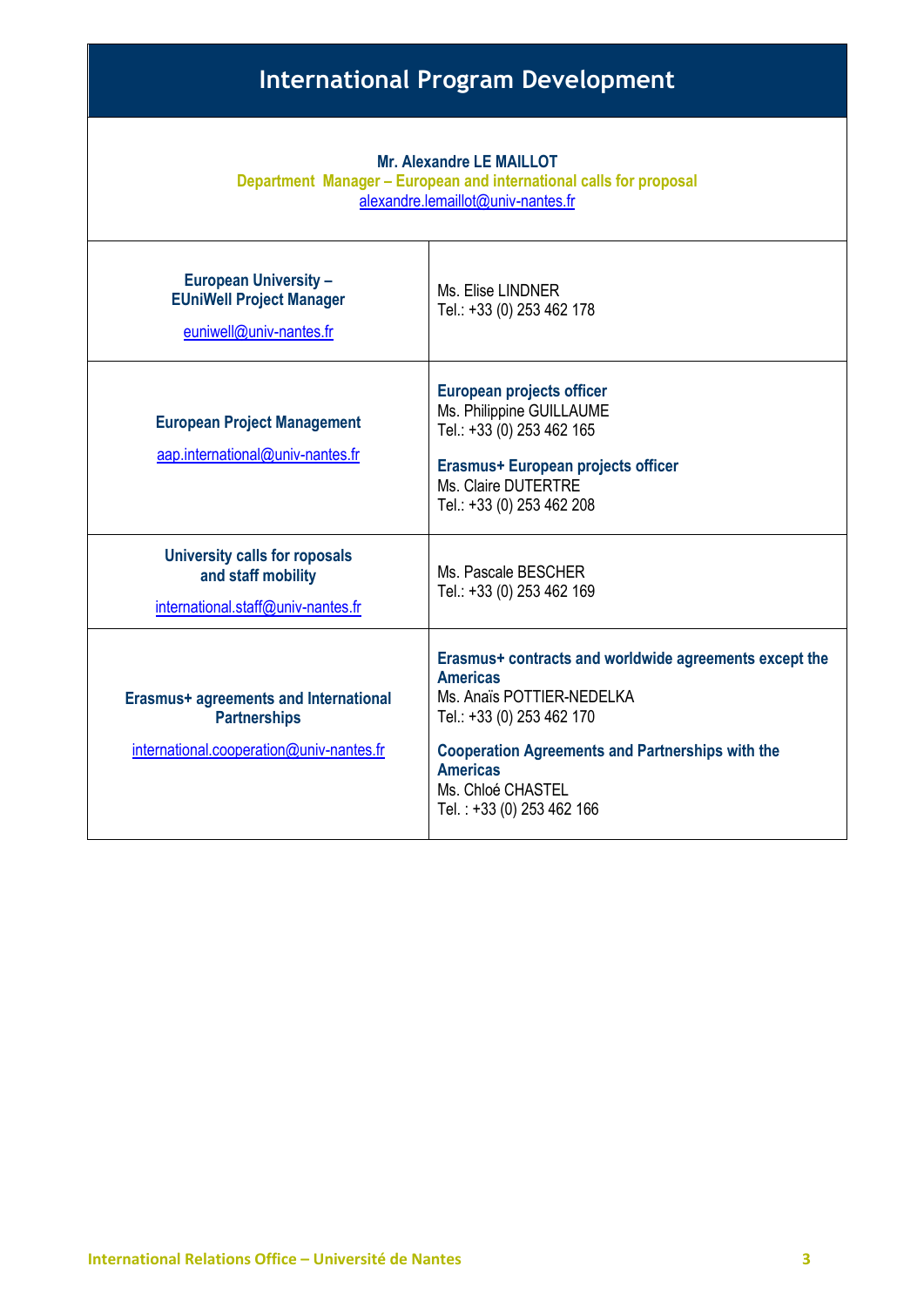## **Incoming Exchange Students – University Information**

#### **ACADEMIC INFORMATION**

| <b>General information about our</b><br>university                                                                                                           | Please take a look at our website: <i>Université de Nantes</i>                                                                                                                                                                                                                                                                                |
|--------------------------------------------------------------------------------------------------------------------------------------------------------------|-----------------------------------------------------------------------------------------------------------------------------------------------------------------------------------------------------------------------------------------------------------------------------------------------------------------------------------------------|
| <b>Academic Calendar*</b><br>1 <sup>st</sup> semester / term<br>2 <sup>nd</sup> semester / term<br>*Dates will vary depending on the<br>faculty / department | Semester dates: September 2021 - January 2022<br>Exam period: mid-December 2021 - January 2022<br>Semester dates: January 2022 - May 2022<br>Exam period: May 2022 (retake exams usually take place in June)                                                                                                                                  |
| <b>Levels</b>                                                                                                                                                | Undergraduate and Graduate                                                                                                                                                                                                                                                                                                                    |
| <b>ECTS credits required for</b><br>undergraduate students                                                                                                   | 30 ECTS credits for one semester<br>60 ECTS credits for full academic year                                                                                                                                                                                                                                                                    |
| <b>ECTS credits required for</b><br>completion of an undergraduate<br>honors degree                                                                          | 180 credits                                                                                                                                                                                                                                                                                                                                   |
| <b>Duration of programs</b>                                                                                                                                  | One semester OR one academic year                                                                                                                                                                                                                                                                                                             |
| <b>Language of Instruction</b>                                                                                                                               | French                                                                                                                                                                                                                                                                                                                                        |
|                                                                                                                                                              | In order to ensure that students complete their coursework successfully, a<br>minimum level of B1 as defined by the Council of Europe is required to study at<br>Université de Nantes. Some departments require a B2 level or higher.                                                                                                         |
| <b>Language Requirements</b>                                                                                                                                 | Only the Institute of French as a Foreign Language (i-FLE) accepts beginners in<br>their program. Students planning to enroll in other faculties must provide proof of<br>proficiency in French: either a certificate by the French department at their home<br>university or an official French language test/certificate (DELF, DALF, TCF). |
|                                                                                                                                                              | Since French embassies and consulates are now increasingly demanding proof<br>of proficiency in French, students will need to verify the requirements when<br>applying for their visa.                                                                                                                                                        |
| <b>French Support Classes for</b><br><b>Exchange Students</b>                                                                                                | Support classes are offered free of charge for exchange students and take place<br>twice a week during the evening, usually from 6pm to 8pm. However, these<br>classes aren't available for students enrolled in French semester courses at i-<br>FLE.                                                                                        |
|                                                                                                                                                              | Students wishing to take the French support classes must request them while<br>filling out the online application.                                                                                                                                                                                                                            |
| <b>Services Available to Exchange</b><br><b>Students</b>                                                                                                     | University Libraries, Sport Centers, Computer Labs, University Health Services,<br>Student Life Center, etc.                                                                                                                                                                                                                                  |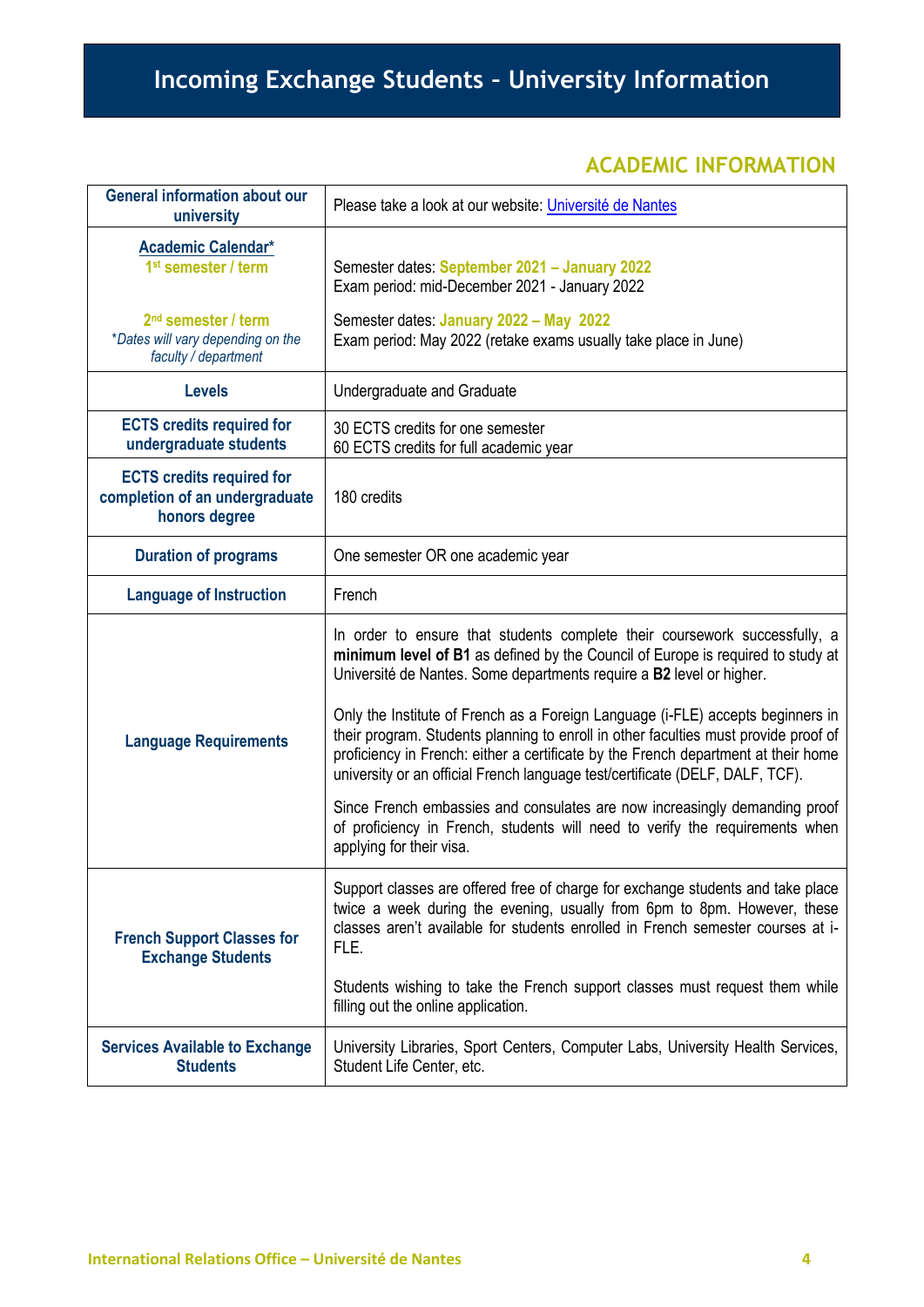### **HOW TO APPLY**

| <b>NOMINATION DEADLINES</b><br>(for home universities)                                                                     | 1 <sup>st</sup> semester / full academic year: April 30<br>2 <sup>nd</sup> semester: October 31<br>Prior to the students' online application, partner universities must send us by e-<br>mail the following information about the nominated students :<br>Full name<br>Date of Birth<br>÷,<br>E-mail<br>$\bar{a}$<br>Chosen field of study at Université de Nantes<br>٠<br>Mobility dates                                                                                                                                                                                                                                                                                                                                                                                                                                                                                                               |
|----------------------------------------------------------------------------------------------------------------------------|---------------------------------------------------------------------------------------------------------------------------------------------------------------------------------------------------------------------------------------------------------------------------------------------------------------------------------------------------------------------------------------------------------------------------------------------------------------------------------------------------------------------------------------------------------------------------------------------------------------------------------------------------------------------------------------------------------------------------------------------------------------------------------------------------------------------------------------------------------------------------------------------------------|
| <b>APPLICATION DEADLINES</b><br>(for students)                                                                             | 1 <sup>st</sup> semester / full academic year<br>Online application available from March 1 to May 15<br>2 <sup>nd</sup> semester<br>Online application available from October 1 to November 15<br>After nomination, students will receive instructions by e-mail for their online<br>application. The following documents will be required:<br>ID photo<br>Résumé / CV AND Cover / motivation letter in French<br>÷<br>Transcript of records for the two semesters preceding the mobility<br>÷<br>French language certificate from home university or TCF-DELF-DALF (except<br>÷<br>for students applying at i-FLE or Polytech and depending on the department)<br>Recommendation letter (applicable only to non-European exchanges)<br>For more information about the application process, you can read our <b>Incoming</b><br><b>Exchange Students: Application Procedure section on our website.</b> |
| <b>Guichet Unique</b><br><b>International Students Welcome</b><br><b>Center</b>                                            | *** These dates are subject to change depending upon the evolution of<br>the pandemic***<br>1st semester: Monday, August 30 to Friday, October 1, 2021<br>2 <sup>nd</sup> semester: Monday, January 10 to Friday, February 4, 2022                                                                                                                                                                                                                                                                                                                                                                                                                                                                                                                                                                                                                                                                      |
| <b>Suggested Arrival Date</b>                                                                                              | 1 <sup>st</sup> semester: September 1<br>2 <sup>nd</sup> semester: January 3 - 17                                                                                                                                                                                                                                                                                                                                                                                                                                                                                                                                                                                                                                                                                                                                                                                                                       |
| <b>Contact Information for Exchange Students Nominations and Admission Process</b><br>international.accueil@univ-nantes.fr |                                                                                                                                                                                                                                                                                                                                                                                                                                                                                                                                                                                                                                                                                                                                                                                                                                                                                                         |
| Erasmus+ and other European exchange programs<br>Ms. Patricia TORRES-GABILLARD<br>Ms. Johanne PIAZZA                       | <b>Exchange programs outside Europe / ISEP /</b><br><b>Eiffel Scholarship</b><br>Ms. Catalina CRISTANCHO                                                                                                                                                                                                                                                                                                                                                                                                                                                                                                                                                                                                                                                                                                                                                                                                |

## **ACCOMMODATION**

| Is on-campus housing available<br>for exchange students? | Yes, university housing is available for exchange students only.<br>However, the number of rooms being limited, we cannot guarantee to meet all<br>accommodation requests.                                                                              |
|----------------------------------------------------------|---------------------------------------------------------------------------------------------------------------------------------------------------------------------------------------------------------------------------------------------------------|
| How do students request on-<br>campus housing?           | Students from partner institutions who wish to request on-campus housing<br>can do so while filling out the online application form. We encourage students<br>to apply early in order to increase their chances of being placed in a residence<br>hall. |
|                                                          | For more information about housing in university residences, please download the<br>Housing information document available on our website.                                                                                                              |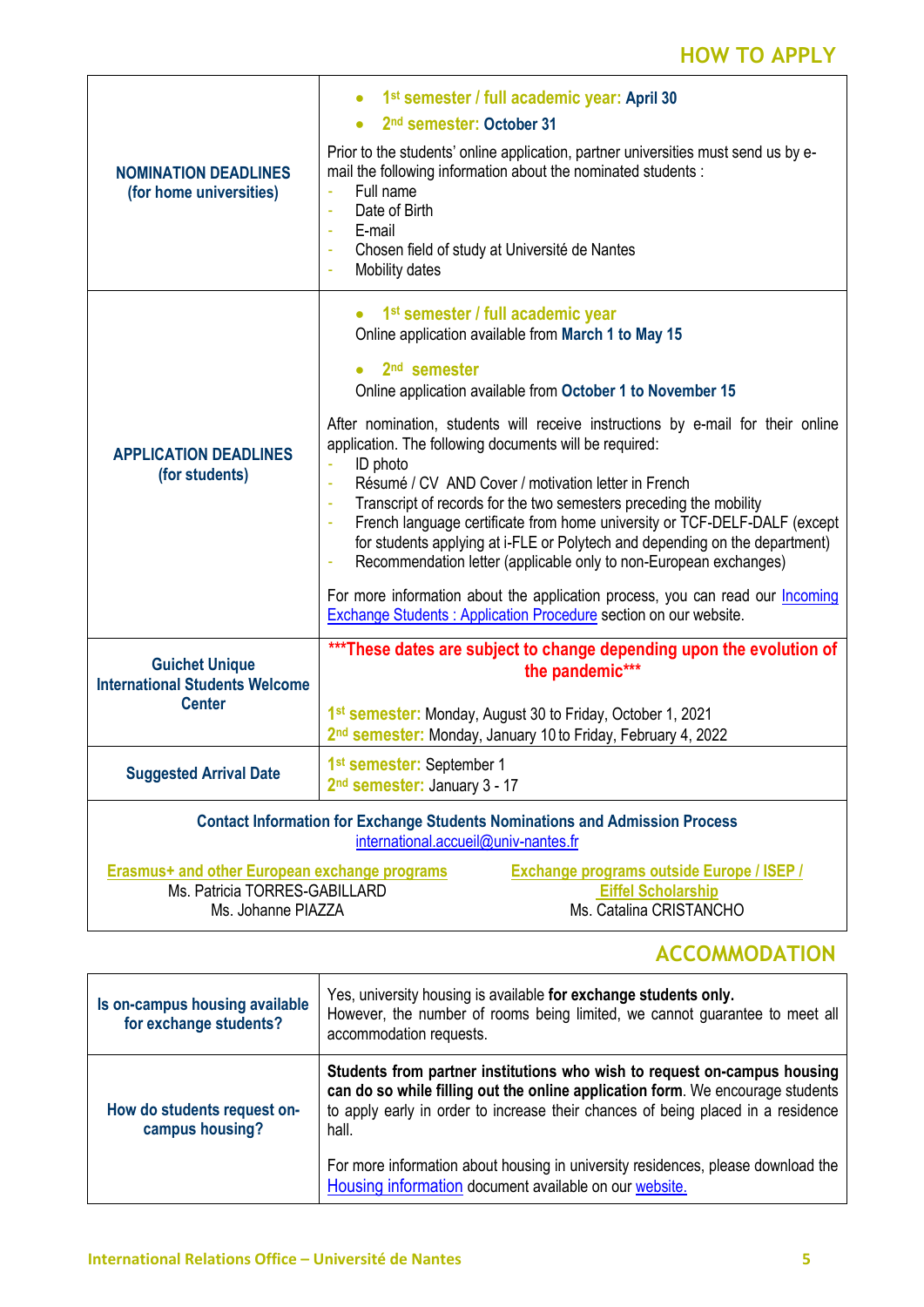| Are residences halls open<br>during semester breaks? | Yes, university residences are open for the entire academic year (September-<br>May) including school breaks. There are no additional housing fees during the<br>breaks. |
|------------------------------------------------------|--------------------------------------------------------------------------------------------------------------------------------------------------------------------------|
|                                                      | Students must contact the International Relations Office if they need to extend<br>their stay (for academic reasons only) for the summer (June, July, and August).       |
| If university housing is not                         | Yes, for further information students should refer to our website under                                                                                                  |
| available, is there any                              | Accommodation and Housing aid.                                                                                                                                           |
| assistance to find private                           | Additional help will be provided upon arrival in Nantes at the Guichet Unique -                                                                                          |
| housing?                                             | International students welcome center.                                                                                                                                   |

#### **VISA AND ENTRY REQUIREMENTS**

| Are exchange students required<br>to obtain a student visa? | Students planning to study abroad must contact the French consulate or<br>Campus France services in their country of residence at least 3 months<br>before their departure in order to find out about visa requirements.                                                                                                                                                            |
|-------------------------------------------------------------|-------------------------------------------------------------------------------------------------------------------------------------------------------------------------------------------------------------------------------------------------------------------------------------------------------------------------------------------------------------------------------------|
|                                                             | Usually, if the student's mobility period in France lasts more than three months,<br>he/she must obtain a long-term student visa before arrival in France.                                                                                                                                                                                                                          |
|                                                             | Citizens from the European Union, the European Economic Area, Andorra,<br>Monaco, San Marino, Switzerland, and the Vatican are not required to obtain a<br>visa to study in France. Foreigners residing in any of the previously<br>mentioned territories are allowed to stay a maximum of 90 days in France.<br>However, they must obtain a visa before coming to study in France. |
|                                                             | Students who are part of the ERASMUS+ program but are not citizens of one<br>of the above mentioned entities must obtain a visa.                                                                                                                                                                                                                                                    |
| Are exchange students allowed<br>to work?                   | The type of visa that students obtain before their arrival in France determines<br>whether or not they are allowed to work. Students who are allowed to work in<br>France must get their residence permit before starting to work.                                                                                                                                                  |
|                                                             | Foreign students are only allowed to work 964 hours per year (approximately 20 -<br>21 hours per week). During academic holidays, they are allowed to work full time.                                                                                                                                                                                                               |

#### **INSURANCES, FRENCH HEALTH COVERAGE – SOCIAL SECURITY AND HEALTH SERVICES**

| <b>French Health Coverage</b><br><b>Sécurité Sociale (CPAM)</b>                     | All European Union students must have their European Health Insurance Card.                                                                                                                                                                                                                         |
|-------------------------------------------------------------------------------------|-----------------------------------------------------------------------------------------------------------------------------------------------------------------------------------------------------------------------------------------------------------------------------------------------------|
|                                                                                     | Non-European students must register online for the National Health Service<br>Coverage through the following website: etudiant-etranger.ameli.fr                                                                                                                                                    |
|                                                                                     | For further information about health coverage and health services, please visit our<br>website.                                                                                                                                                                                                     |
| Do exchange students need to<br>take out any other insurance<br>plans upon arrival? | Yes, students must purchase a French housing insurance, preferably before<br>their arrival, in order to move into their residence. Civil liability insurance is also<br>mandatory for all exchange students.<br>Housing and civil liability insurances can be purchased online. Further information |
|                                                                                     | will be provided once the mobility period is confirmed.                                                                                                                                                                                                                                             |
| <b>Medical services on campus</b>                                                   | Every student enrolled at Université de Nantes has free access to the University's<br>health and social services - SUMPPS. Students must make an appointment in<br>order to see a practitioner.                                                                                                     |
|                                                                                     | For more information, visit the University Student Health Services website.                                                                                                                                                                                                                         |